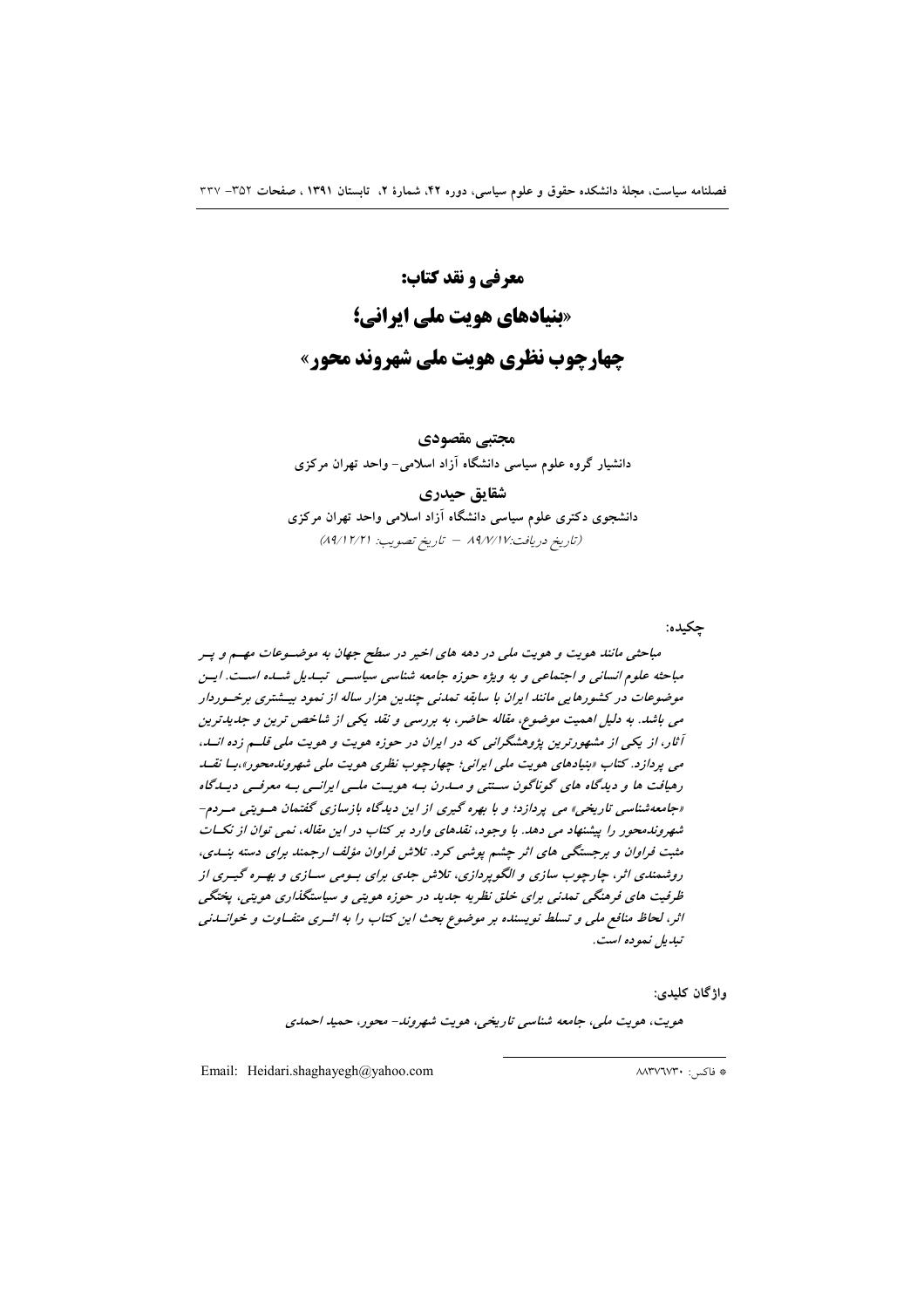# مقدمه

موضوع هويت به طور عام و هويت ملي به طور خـاص، از جملـه موضـوعات مطـرح در علوم اجتماعی معاصر می باشد. در ایران نیز بحث ملیت، هویـت و قومیـت در دهــه اخیــر بــه یکی از موضوعات مهم و مطرح در مطالعـات علــوم انــسانی و اجتمــاعی تبــدیل شــده و آثــار گوناگونی در این حوزه به رشته تحریر درآمده است. در این راستا، دیدگاه هـای متنــوعی نیــز مطرح شده است که گاه کاملاً تحت تأثیر نظریات و رهیافت های برون مرزی بوده انــد و گــاه شرایط و تحولات جامعه ایران را، به عنوان یک واقعیت انکارناپذیر در نظر داشته اند. در اینجا به نقد و بررسی یکی از آثار شاخص در زمینه هویت و ملیت در ایران که اخیرا به زیــور طبــع آراسته شده است می پردازیم

کتاب «بنیادهای هویت مل<sub>ی</sub> ایرانی ؛ چهارچوب نظری هویت مل<sub>ی</sub> شهروندمحور» بـه قلـم حمید احمدی توسط پژوهشکده مطالعات فرهنگی و اجتماعی، در سـال ۱۳۸۸، در تهـران، بـا شمارگان ۱۰۰۰ نسخه، به قیمت ۵٦۰۰۰ ریال و در ٤٦٨ صفحه منتشر شده است.

به گونه ای بسیار چکیده، جوهره اثر این است که رهیافتها و دیدگاههای گوناگون سـنتی و مدرن به هويت ملي ايراني دچار مشكلات روششناسـي، هـستيشناسـي و معرفـتشناسـي جدی هستند و تنها رهیافت مبتنی بر درک پویاییها و ویژگیهای خاص تاریخی جامعه ایرانی و به عبارتی دیدگاه متناسب با «جامعهشناسی تاریخی» ایران قادر به تبیـین و معرفـی بنیادهـای سازنده هویت ملی ایرانی و درک واقعیتهای ایران به عنوان یک جامعه سیاسـی– فرهنگــی و تاریخی است. بازسازی و روزآمد کردن و پویاسازی هویت ملی ایرانی در دوران کنونی نیز بـه دستگاه معرفتشناسی مناسبی نیازمند است که بر خلاف دستگاههـای معرفـتشناسـی مـورد استفاده رهیافتهای سنتی و مدرن، با ماهیت تحول در علوم اجتماعی تناسب داشته باشـد و ضمن ارتباط دادن گذشته و حال بتواند ساز و کار تبدیل چالش های موجود بر سـر راه هویـت و ملیت ایرانی و جامعه ایران را به فرصت بدست دهد و ضمن تقویت و پویـاسـازی گفتمـان هویت ملی ایران با برآوردن نیازهای نوین جامعه ایرانی، زمینه تقویت و استحکام هویـت ملـی و همبستگی ملی ایران را فراهم سازد.

همچنین، این پژوهش بر آن است که هویت ملی ایرانی با وجود داشتن بنیادهای مستحکم تاریخی و فرهنگی و سیاسی، و در عین برخورداری از پیوستگی و اصـالت و اسـتقلال خـاص خود، در صورتی قادر به رسیدن به استحکام، پویایی و تقویت همبـستگی ملـی بیـشتر جامعـه ایرانی است که ضمن تکیه بر عناصر سازنده سرزمینی، تاریخی، سیاسی و فرهنگی ایران، خــود را به صورت یک گفتمان هویتی مردم– شهروند محور بازسازی کنـد. پــژوهش کنــونی تــلاش دارد تا چگونگی بازسازی این گفتمان را نشان دهد.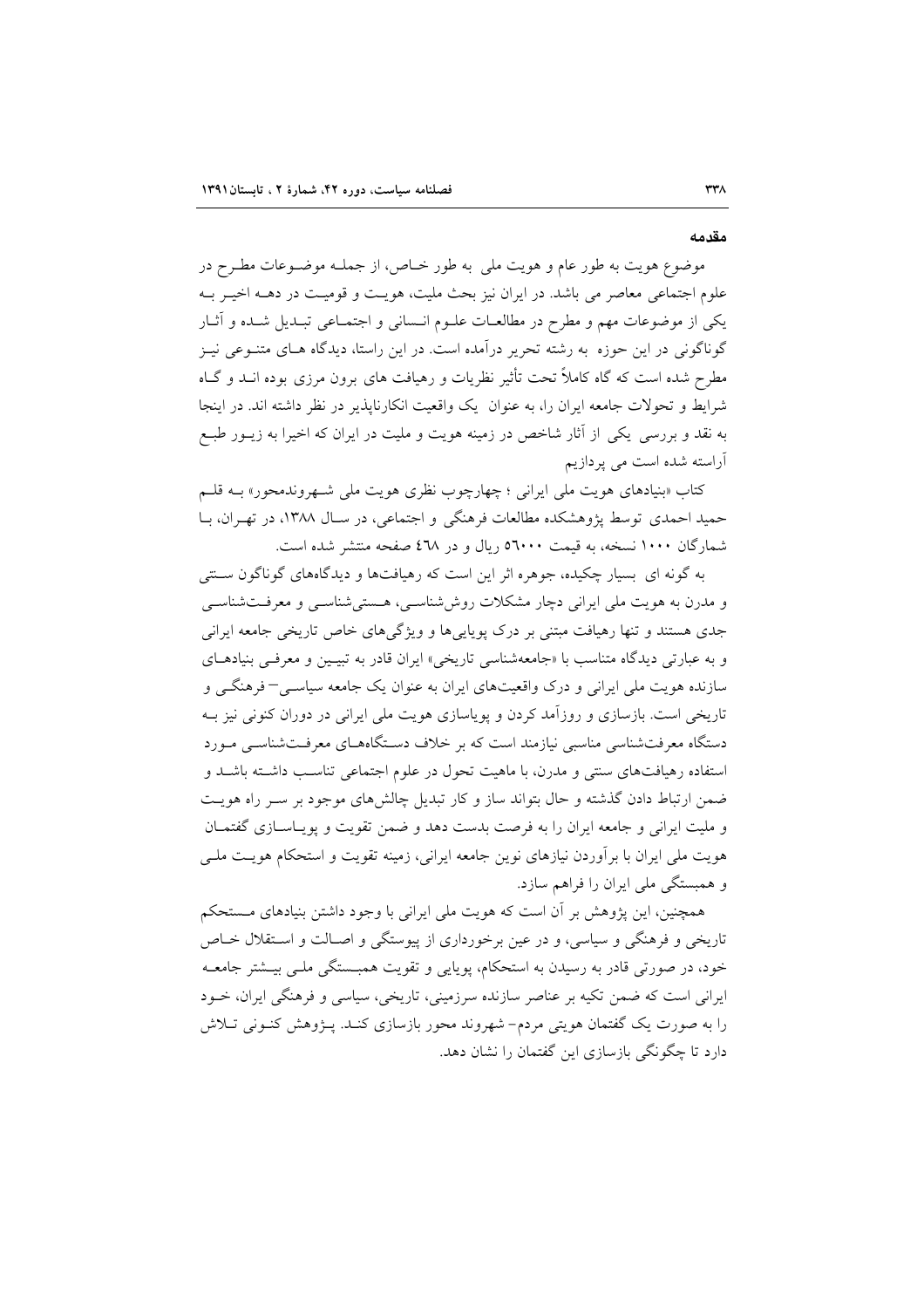# معرفي كتاب:

کتاب مذکور جدیدترین اثر این عضو هیئت علمی و استاد دانشکده حقوق و علوم سیاسبی دانشگاه تهران است. دکتر حمید احمـدی در دو حــوزه مطالعــاتی، یعنــی حــوزه خاورمیانــه و اعراب و حوزه هويت و قوميت، از معروفيت برخوردار است. مهمتـرين و شـاخص تـرين اثـر حمید احمدی که مناقشات قلمی و فکری بسیاری را در سطح علمـی و گـروه هـای قـومی و نیروهای ایران گرا موجب شده ؛ کتاب «قومیت و قوم گرایی در ایران: افسانه و واقعیت» است که در حوزه مطالعاتی هویت و قومیت در ایران یکی از کتاب های مرجع و ماندگار تلقبی مبی گردد و کتاب در دست بررسی نیز امتداد مطالعاتی این استاد ایران گرا تلقی می شود.

کتاب «بنیادهای هویت مل<sub>ی</sub> ایرانی؛ چهارچوب نظری هویت مل<sub>حی</sub> شهروندمحور»، در سه بخش و یازده فصل سازماندهی شده است. بخش نخست، مباحث مفهـومی و نظـری پیرامـون هویت، ملیت و تطبیق این مفاهیم و چارچوبهای نظری با هویت و ملیـت در ایــران را مــورد بحث قرار مىدهد. اين بخش خود به سه فصل اساسى تقسيم شـده اسـت. فـصل نخـست بـه موضوع روش در علوم اجتماعی به طور عام و در مطالعات مربوط به هویت ملی در ایــران بــه طور خاص اختصاص دارد. این فصل که در واقـع بنیـان روششناسـی و معرفـتشناسـی اثـر حاضر را تشکیل میدهد، به فقدان دیدگاه مبتنی بر جامعهشناسی تـاریخی در علـوم اجتمـاعی ایران میپردازد و ضمن طرح مشکل «نظریه زدگی» فارغ از زمان و مکان به عنوان علت اصـلی فقدان جامعهشناسی تاریخی، ویژگیهای این روش را بر شمرده و بر ضرورت کاربست آن در مطالعات علوم اجتماعی و بهویژه بحث مهم هویت ملی در ایران تأکید میکنـد. در فـصل دوم، مفهوم هويت، جايگاه هويت در رشتههاي گوناگون علوم اجتماعي و گونهبنـدي هويـتهـا، از سطح هویت شخصی گرفته تا هویت ملی به بحث گذاشته شده است. در این فصل دیدگاههای نوین به هویت، بهویژه دیدگاههای پستمدرن مورد بررسی و نقد قرار گرفته است.

فصل سوم به مفاهیم و نظریههای مربوط به ملت، ملیت و قومیت می پردازد. در این فیصل نیز دیدگاههای گوناگون سنتی و مدرن درباره ملت، ملیت و قومگرایـی ارائـه و مـورد بحـث و بررسی قرار گرفته است. آخرین فصل بخش نخست، یعنی فصل چهارم به بحث مهـم کــاربرد مفاهیم و نظریههای مربوط به هویت، هویت ملی، ملت ، ملیت و قومیت در ایـران اختـصاص داده شده است. در این فصل با تکیه بر منابع گوناگون مربوط به بحثهای هویـت و ملیـت در ایران، بهویژه با مقایسه ایران با کشورهای منطقه و فراتر از آن، و نیز با بهرهگیری از نظریههـای مطرح شده در دو فصل پیش، جایگاه تاریخی پدیدههایی چـون ملـت، ملیـت، هویـت ملـی و قومیت در ایران به بحث گذاشته شده است. در این فصل مباحثی چون سطحبنـدی هویـت در ایران، انواع گرایش ها ملتگرایی و جایگاه هویت دینی، قومی و ملی در بحثهای هویتی ایران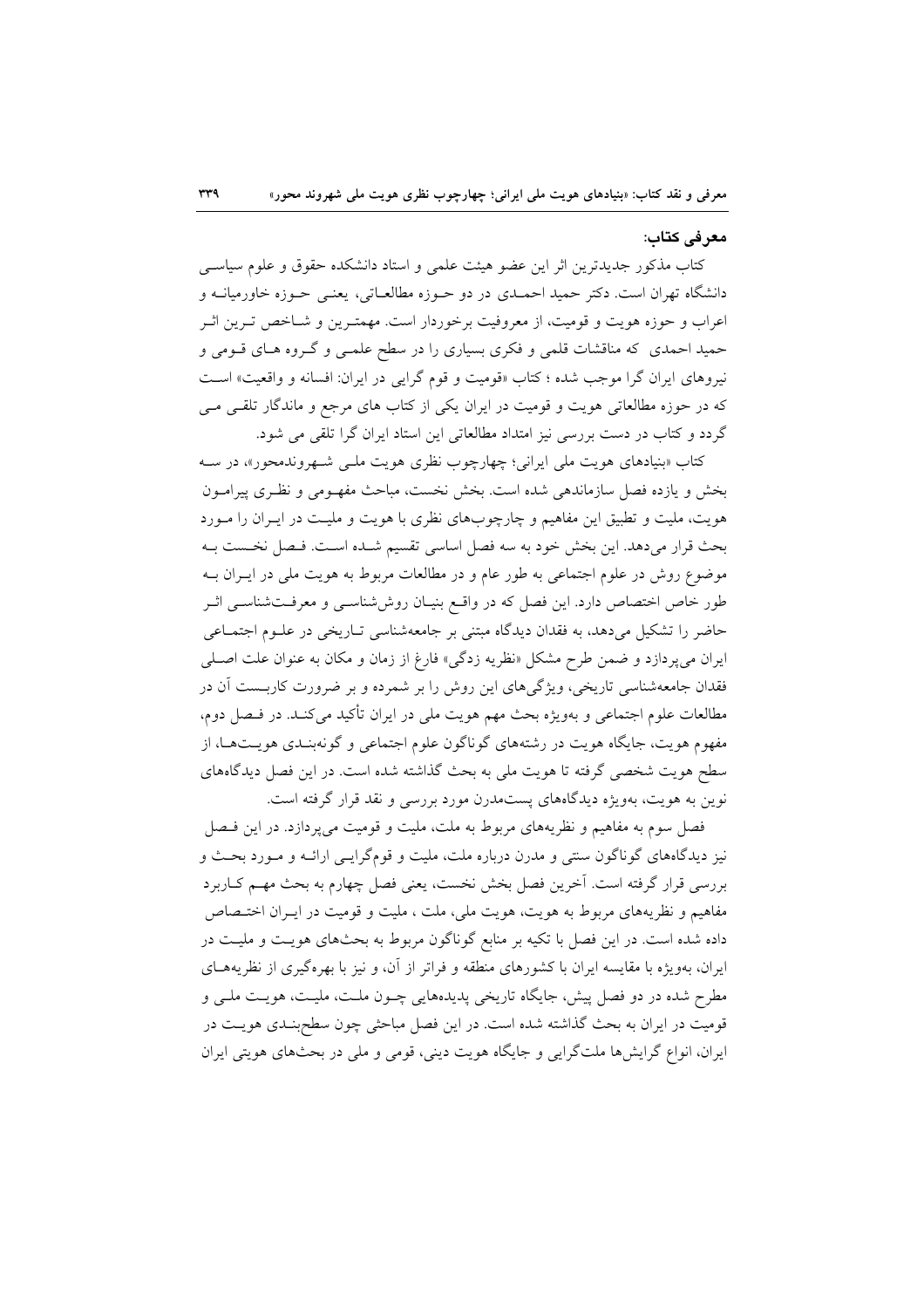مطرح شده است. جمع بندی بخش نخست آن است که ایران، به عنوان یک جامعــه تــاریخی، فرهنگی و سیاسی کهن بر خلاف بسیاری از کشورهای نویا، در زمره ملتهای باستانی است که در آن هویت ملی و ملیت به مرور زمان به عنوان پدیدهای برساخته و یا سـازهای اجتمـاعی شکل گرفته و استحکام یافته است. همچنین بر این امر تأکیـد شـده اسـت کـه در بحـثهـای مربوط به هویت در ایران، ضمن بهکارگیری و رعایـت اصـول سـطح تحلیـل هـویتی، بایــد از مخدوش کردن هویتهای اجتماعی، نظیـر هویـت دینـی و قـومی بـا هویـت ملـی بـه عنـوان فراگیرترین سطح و چتر مشترک هویتی درون مرزهای سیاسی کشور ایران پرهیز کرد.

دومین بخش کتاب به بررسی، تجزیه و تحلیل و نقد دیدگاههای گونـاگون دربـاره هویـت ملی و ملیت در ایران تخصیص یافته است. این بخش به چهار فصل تقسیم شده است. فـصل نخست بخش دوم، و یا فصل پنجم کتاب دیدگاههای سنتی درباره هویت ملی و ملیت در ایران را بررسی میکند. این دیدگاهها به هویت ایرانی از این لحاظ سنتی قلمداد شدهانـد کــه عمــدتاً بنیادهای تاریخی و یا ایدئولوژیک و سیاسی داشته و بر مباحث نظری مـدرن تکیـه چنـدانی نمی کنند. در این فصل برداشتهای پنج دیـدگاه عمـده بـه هویـت ایرانـی، یعنـی دیـدگاه حسرتگرای معطوف به ایران باستان، دیدگاه دین.محور به هویت ایرانی، دیدگاه چـپگرایانــه معطوف به ملیت و خلقها، دیدگاه قومهحور به هویت ایرانی و سرانجام دیدگاه توطئهنگر بـه تفصیل مورد بحث قرار گرفتهاند.

فصل ششم کتاب در برگیرنده دیدگاههای مدرن به هویت ایرانی است. این دیدگاهها از آن لحاظ مدرن در نظر گرفته شدهاند که اساس نگاه خود به هویت ایرانی و ملت و ملیت در ایران را در راستای نظریههای مدرن مربوط به هویت و ملیت سازماندهی کردهاند. دیدگاههای نـوین به ملیت و قومیت در آثار گلنر، آندرسون و هابسباوم و نیز دیدگاههای گوناگون پستمــدرن و سرانجام نظریه جهانی شدن عمدهترین تأثیر را بر دیدگاههای مدرن به هویت ایرانی گذاشتهاند. در این فصل دیدگاههای مدرن به هویت ایرانی به دو مقوله دیدگاههای انتقادی و دیـدگاههـای انکارگرا تقسیم.بندی شدهاند. دیدگاههای انکارگرا که اصولاً منکر وجود هویـت ملـی، ملـت و ملیت در ایران می باشند به دو دسته انکارگرایی دین محور و انکارگرایی قوم محور تقسیم شـده و دیدگاههای آنها مورد بحث قرار گرفته است.

فصل هفتم کتاب به نقد دیدگاههای سنتی و مدرن به هویت ایرانی پرداخته و مشکلات اصلی ایــن دیدگاهها را مورد بررسی قرار داده است. مـشکلات ایــن دیــدگاههــا در راسـتای ســه مـشکل عمــده روش شناسي (متدولوژيک)، هستي شناسي (انتولوژيـک) و معرفـتشناسـي (اييــستمولوژيک) بــه بحـث گذاشته شدهاند. تقلیل گرایی، تعمیمگرایی جهانشمولی پوزیتیویستی و تغییر سـطح تحلیـل عمــدهتــرین نقاط ضعف این دیدگاهها در بعد معرفتشناسی در نظر گرفته شدهاند. نویسنده تـلاش کـرده اسـت بـا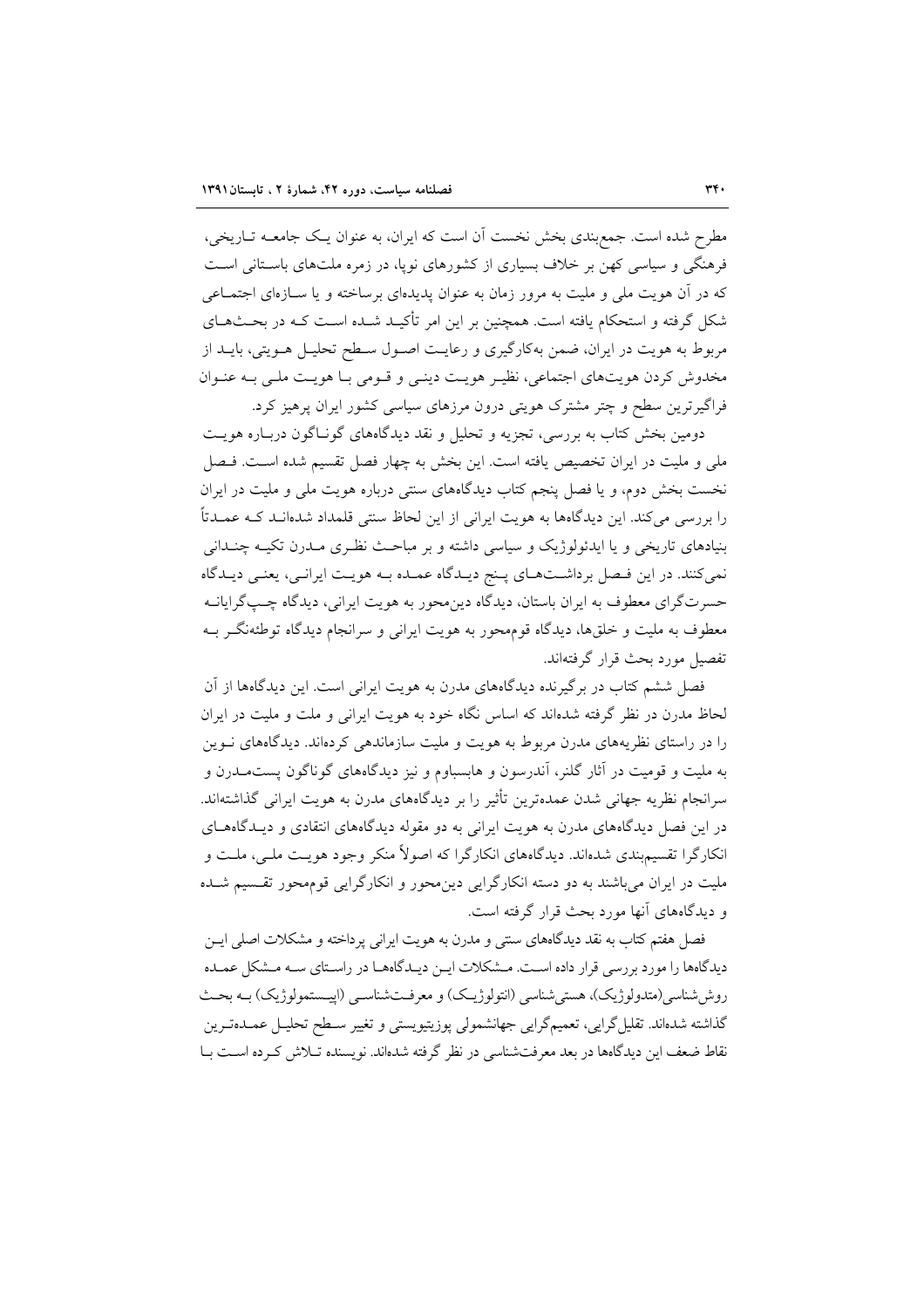ارائه نمونههای گوناگون، این مشکلات سهگانه را در دیدگاههای سنتی و مدرن به هویت ایرانی تحلیـل كند.

فصل هشتم کتاب به دیدگاه تاریخی نگر مبتنی بر جامعهشناسـی تـاریخی ایـران اختـصاص يافته است. در اين فيصل تبلاش شيده است تبا ببا توجيه بيه متبدولوژي و معرفت شناسي جامعهشناسی تاریخی، که اهمیت زمان و مکان و ویژگیهای تاریخی هـر مـورد مطالعـه را در تبیین مسائل آن مورد تأکید قرار میدهد، نوشتههای آن گروه از پژوهشگرانی را مـورد بررسـی قرار دهد، که مسئله هویت و ملیت را در بستر تحول تاریخی ایران و ویژگیهای خاص زمـان و مکان آن، بهویژه در یک نگاه مقایسهای با سایر مـوارد، تبیـین کنـد. دیـدگاه جامعـهشـناختی تاریخی به هویت ایرانی ضمن در نظر گرفتن بحثهای نظری مربوط به هویت و ملیت، در پی اّن اسـت تـا بـا شـناخت دقيـق جامعــه ايـران از راه منــابع دسـت اول تــاريخي، فرهنگــي و یژوهش های میدانی و نه تکیه صرف بر نظریههای موجود بهعنوان اصل راهنما، مسئله قومیت، ملیت و هویت ملـی در ایـران را تبیـین کنـد. نویـسنده ضـمن ارائـه نمونـه پـژوهشهـای جامعهشناختی تاریخی نویسندگان ایرانی و غیر ایرانی، بر این نکتـه پـای مـی فـشارد کـه ایـن دیدگاه بهتر از دیدگاههای سنتی و مدرن قادر به تبیین هویت ملی در ایران میباشد.

سومین بخش کتاب به اوضاع کنونی هویت ملی ایرانی و چالشهای فراروی آن و نیـز بحـث ضرورت بازسازی و روزآمدن کردن آن بـا توجـه بـه دگرگـونی۵حـای گـسترده درونـی و برونـی می پردازد. این بخش خود در دو فصل سازماندهی شده است. در فصل نخست بخش، یـا فـصل نهم کتاب، چالشهای فراروی هویت ملی در ایران به بحث و بررسی گذاشته مـی شـود. از میـان چالش های گوناگون موجود، جهانی شدن و شتاب گسترده دگرگونی هـای سیاسـی، اجتمـاعی، فرهنگی و بهویژه ارتباطی مهمترین چالش در نظر گرفته شده است. با این همه و با وجود دیدگاه برخی پژوهشگران، اصولاً جهانی شدن به عنوان یک فرایند یا پروژه لزوماً به از میان رفــتن اقتــدار دولت، نابودی ملیت و هویت ملی و در نهایت اولویت یافتن قومیت و هویتهـای قــومی منجــر نمی شود. تضعیف یا تقویت هویت ملی و همبستگی ملی در عصر جهانی شدن بیشتر بـه انطبـاق گفتمان هويت ملي با دگر گونې ها و نيازهاي نوين جامعه بشري بستگي دارد. در اين فصل ضــمن بررسی چالش جهانی شدن، پیدایش نیازهای نوین ناشی از دگرگونی های قرن بیستم، عمدهترین چالش های موجود رویاروی هویت و همبستگی ملی ایران قلمداد شده است. در این میان پنج نیاز اساسی (۱. نیاز به آزادیهای سیاسی، اجتماعی و فرهنگی، ۲. نیاز به دسترسی برابر به فرصتها و امتیازات ملی، ۳. نیاز به توزیع عادلانه ثروت بین مناطق گوناگون کشور، ٤. نیاز بـه نبـود تبعـیض جنسی و برابری حقوق زن و مرد، ٥. و سرانجام نیاز اقلیتها به برخورداری از حقوق و امتیازات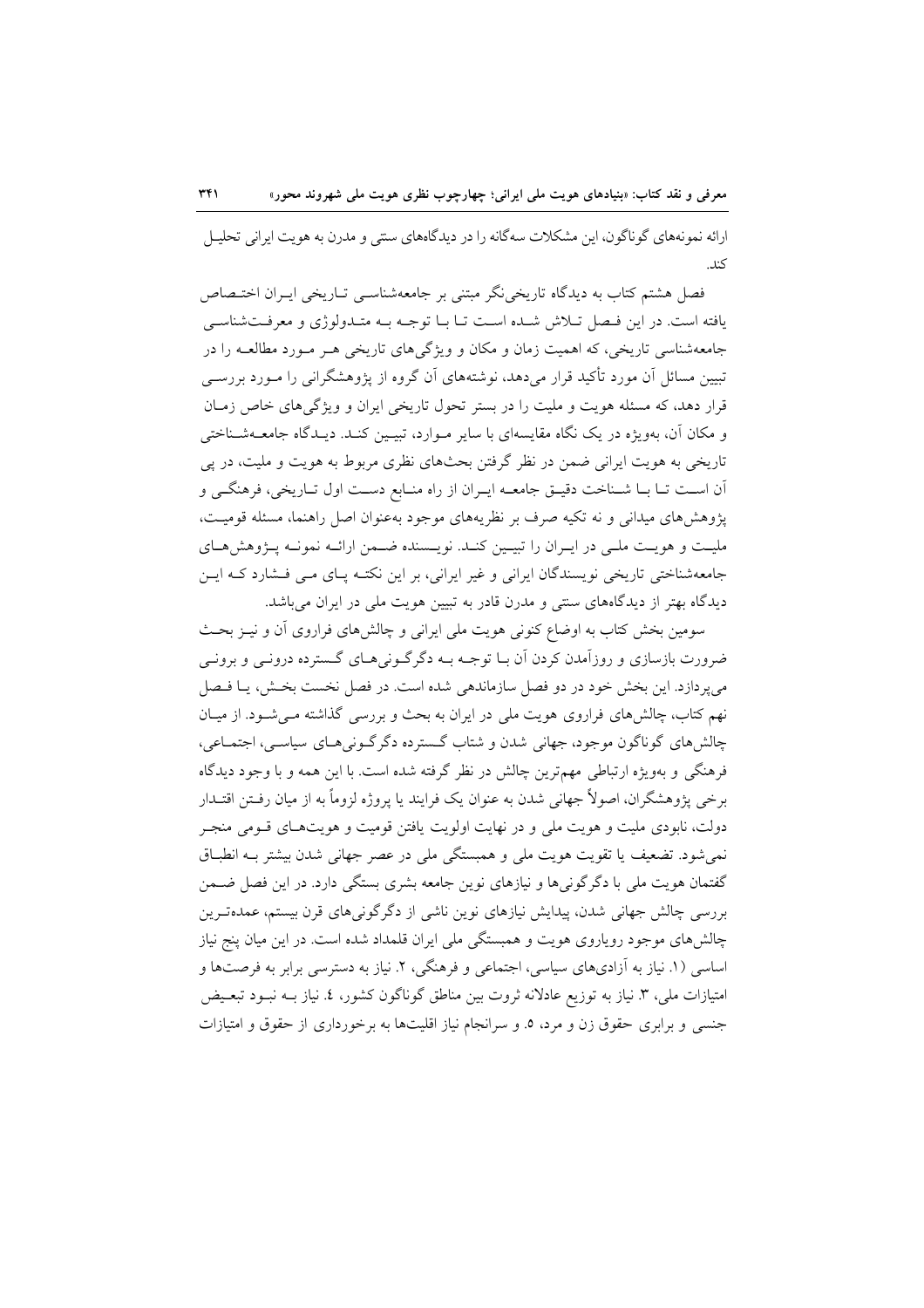برابر با سایر ایرانیان) بهعنوان نیازهای برآورده نشده عمده جامعه ایرانی مورد بحث قرار گرفتــه و ارتباط این نیازها با مسئله هویت ملی و گفتمان هویت ملی مشخص می شود.

فصل دهم کتاب به بازسـازی هویـت ملـی ایرانـی در عـصر جهـانی شـدن مـی پـردازد و چارچوب نظری مناسب را برای هویت ملی شهروند محور بدست داده و راه تبدیل چالش های فراروی هویت ملی را به فرصت از طریق بازسازی، روز آمد کردن و پویاسـازی آن نـشان مـی دهد. در این فصل که مهمترین فصل کتاب حاضر، و در واقع عمدهترین نوآوری این پـژوهش در رابطه با موضوع هویت ملی ایرانی است، ساز و کار بازسازی هویت ملـی ایرانـی و تبـدیل چالش ها به فرصت به بحث گذاشته می شود. دیدگاههای سنتی و مدرن به هویت ایرانی گرچــه مستقیم و غیرمستقیم نیازهای نوین پنجگانه جامعه ایرانی را به نـوعی مـد نظـر دارنـد، امـا در بررسی رابطه میان هویت ملی و این نیازها، یا صرفاً بــه انتقــاد از گفتمــان هویــت ملــی بــسنده مي كنند و يا اصولاً به انكار و نفي آن يرداخته و به نوعي اصولاً ضرورت وجود هويـت ملـي و ملیت را نادیده گرفته و به جای آن بر هویتهـای فراملـی (دینـی) و فروملـی (قــومی) تأکیــد می کنند. به همین خاطر است که این دیدگاهها قادر به بازسازی هویت ملی و پویاســازی آن در پرتو چالشها و نیازهای نوین جامعه ایرانی نیستند.

این ناتوانی بیش از هر چیز به مسئله معرفتشناسی هویت ملـی از سـوی ایـن دیـدگاههـای برمی گردد. در اینجا است که اهمیت رابطه معرفتشناسی با مسئله بازسازی گفتمـان هویـت ملـی ایرانی مورد بحث قرار می گیرد. از میان مکاتب یـا دسـتگاههـای معرفـتشناسـی موجـود، یعنـی «ابطال پذيري» پوير، «دگرگوني پارادايمي» كوهن و «برنامه پژوهشي» لاك اتوش، دستگاه سـوم بـا ماهيت دگرگوني در علوم اجتماعي بيشتر انطباق دارد. نويسنده ضمن بحث در مورد اين مكاتب، به این نکته میپردازد که دیدگاههای سنتی و مدرن به هویت ایرانـی، ناخوداگـاه دارای بنیادهـای معرفتشناسی پویری و کوهنی هستند که بیشتر به انقطاع، نابودی و آغاز دوبـاره علـم و گفتمـان علمی باور دارند. این در حالی است که ماهیت علوم اجتماعی نه بر انقطاع و گسست کامل، بلکـه بر تکامل و دگرگونی تدریجی و ارتباط مستقیم میان گذشته، اکنون و آینده استوار است. به همین لحاظ، دستگاه معرفتشناسی برنامه پژوهشی مناسبترین ابـزار معرفـتشناسـی بـرای بازسـازی گفتمان هويت ملي ايراني در نظر گرفته مي شود.

فصل یازدهم یا فصل پایانی با عنـوان معرفـت شناسـی بازسـازی هویـت ملـی ایرانـی، بـا بهرهگیری از نگرش معرفتشناسی برنامه پژوهشی به این مسئله مهم میپردازد که هویت ملـی ایرانی به عنوان یک گفتمان و مجموعه علمبی دارای یکبی «محـور سـخت» یــا محـور نظـری متشکل از فرضیههای بنیادین است که مهمترین عناصر سـازنده هویـت ملـی ایرانـی در طـول تاریخ محسوب می شود. در این فصل، ضمن بحث این فرضیههای محوری یا بنیادهای هویت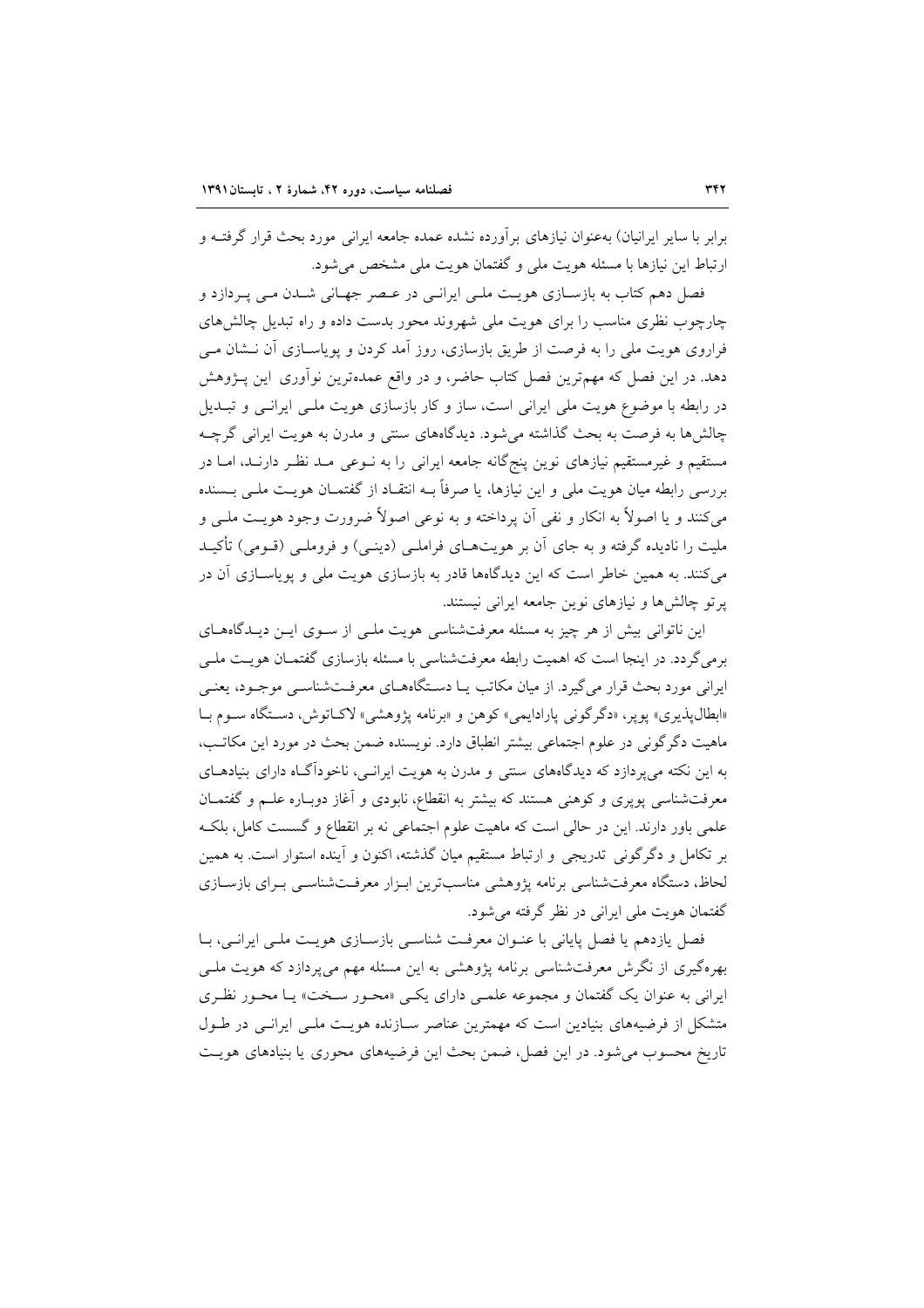ملی ایرانی که دربرگیرنده سرزمین، تاریخ، میراث سیاسی و میراث فرهنگی ایــران هــستتند، بــر این نکته تأکید می شود که این عناصر سازنده بـهعنـوان «محـور سـخت» هویـت ملـی ایرانـی، غیرقابل خدشه و دگرگونی هستند. در کنار این فرضیههای محوری و بنیادهای سازنده هویت ملي ايراني، گفتمان هويت ملي داراي يک «کمربند محافظ» هست که هدف آن عمل در محـيط درونی و برونی جامعه ایرانی است. این کمربند محافظ خود از فرضیههای کمکی شکل گرفتـه است که در جریان زمان دچار تغییر و تحول می شوند. به عبارت دیگر بــا بــروز چــالش هــا پــا پیدایش نیازهای نوین، این فرضیات کمکی و نه فرضیات محوری هویت ملبی ایرانبی، هستند که متناسب با شرایط نوین دچار دگر گونی می شوند. نخبگان فکری و سیاسی ایران بـا مــشاهده چالش ها و نیازهای نوین جامعه ایرانی، وظیفه بررسـی و انطبـاق فرضـیههـای کمکـی هویـت ایرانی را با شرایط جدید به عهده دارند، و متناسب با آنهـا فرضـیههـای کمکـی کهنـه را کنـار گذاشته و فرضیههای کمکی نوین را برای تقویت محور سخت هویت ملی ایران جایگزین مـی كنند.

در قسمت پایانی فصل آخر، نویسنده به این نکته مهم اشاره میکند که به دلیـل گـستردگی چالش های فراروی هویت ملی ایرانی در قرن بیستم، بهویژه چالش جهـانی شـدن و پیامـدهای ناشی از آن و نیز اهمیت نیازهای برآورده نشده نـوین پـنجگانــه جامعــه ایرانــی بهتـرین شــیوه بازسازی گفتمان هویت ملی ایرانی و پویاسازی و تقویت آن در برابر دگرگونیها و چالشها و نیازهای نوین، در نظر گرفتن یک اصل اساسی دیگر به عنوان یکسی از بنیادهـای هویـت ملـی ایران و عناصر عمده سازنده آن و افزودن این اصل به محور سخت گفتمان هویت ملـی اسـت. این اصل، عنصر «مردم» یا مفهوم «شهروند» است که به نوعی تمامی نیازهـای پـنجگانــه نــوین جامعه ایرانی به آن مربوط میشود. نویسنده ضمن تأکید بر اهمیت مـردم در میـراث فرهنگـی ایران و ذکر نمونههای تاریخی از آن، به این نکته مهم اشاره میکند کـه چنـانچـه «مـردم» بـه عنوان یکی از عناصر سازنده هویت ملی ایرانی و بنیادهای آن و به عبارتی یکی از فرضیههـای «محور سخت» گفتمان ملی در نظر گرفتـه شـود، و نیازهـای مـردم یـا شـهروندان در كـانون سیاستگذاریها قرار گیرد، نیازهای نوین پنجگانه جامعه ایرانـی نیـز خـود بـه خـود بـرآورده مے شو د.

تأکید نویسنده بر آن است که این شیوه نگرش به هویت ملی ایرانی و بازسازی آن، تنها بــا برخورداری از دیدگاه جامعهشناختی تاریخی امکان پذیر است، و با این گونه روزآمـدســازی و یویا کردن گفتمان هویت ملی ایرانی است، که می توان از آن به عنوان گفتمان شهروند ــ محــور هویت ملی ایرانی نام برد، چنانچه بدین ترتیب همبستگی ملی در ایران نیز تقویت خواهد شد.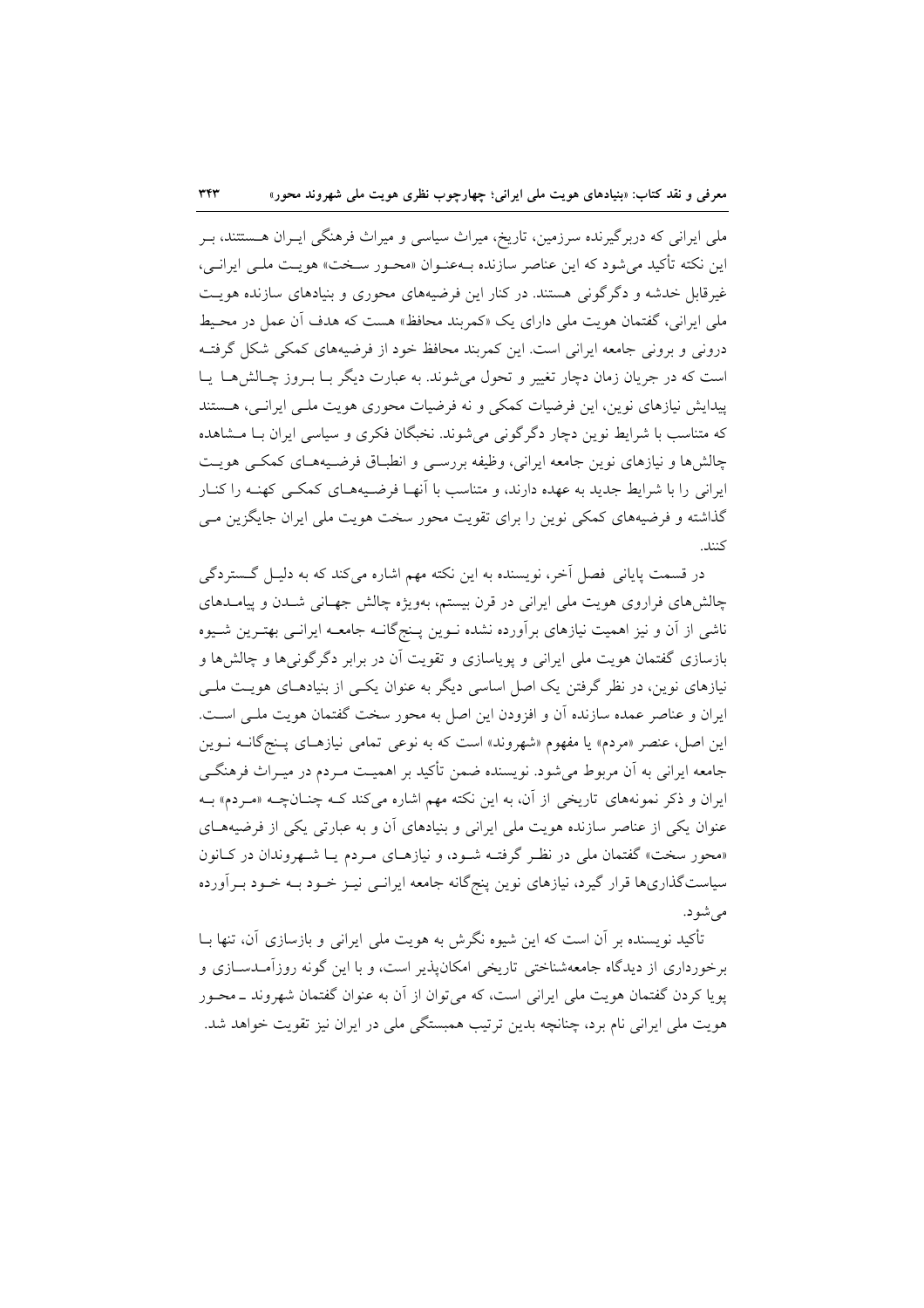#### نقد كتاب:

کتاب «بنیادهای هویت مل<sub>ی</sub> ایرانی چهارچوب نظری هویت ملی شهروندمحور»، اثر حمیــد احمدی، کتاب ارزشمند و روشمندی در حوزه هویت ایرانی محسوب مـی شـود. نویـسنده در این کتاب تلاش فراوانی جهت دسته بندی، چـارچوب بنـدی، مـدل سـازی و الگـوپردازی در زمینه هویت ملی ایرانی بکار برده است؛ در عین حال یکبی از نکبات برجسته ایـن اثـر سـاده سازی مفاهیم بکار برده شده می باشد. همچنین پختگی اثر نشان از اشراف و تجربـه نویـسنده در حوزه مورد مطالعاتی خود دارد.

نکته دیگر در مورد اثر این است که مشکل هویت ملی ایرانی در عصر کنونی، به ویژه متأثر از فرآیند جهانی شدن و تحولات منطقه ای و بین المللـی و ضـرورت تأمـل و بازســازی ایــن هویت با بهره گیری از مؤلفه های جدید خوب طرح شده است؛ هرچند اثر در حد کلیات باقی مانده است و مباحث مقدماتی ، موضوعات اصلی و کلیدی کتـاب را تحـت الــشعاع قــرار داده است . در واقع منطقی می نماید که پژوهش پیش رو مقدمه ای برای ارائه بحث هـای تکمیلـی در آثار بعدی نویسنده باشد.

# نقد محتوابي:

در مقدمه اثر آمده است که این پژوهش در پی آن است تا چند مسئله اساسی را در رابطه با مسئله هويت و مليت ايراني مورد بررسي قرار دهد:

۱) تجزیه و تحلیل، دستهبندی و نقد و بررسی رهیافتها و دیدگاههای گوناگون دربـاره هويت، مليت و هويت ملي ايراني؛

۲) به دست دادن رهیافت مناسب با ویژگیهای تـاریخی ایــران بــرای بحــث و بررســی هويت و مليت ايراني و شناسايي بنيادهاي سازنده اين هويت با توجه به گذشته و اكنون جامعه ایران با بهرهگیری از چارچوبهای مفهومی نظری نوین مربوط به بحثهای هویت و ملیـت و تطبيق و تطابق انتقادى آنها با هويت ايراني؛

۳) بررسی عمدهترین چالش های موجود بر سر راه هویت و همبــستگی ملــی ایرانــی در دوره معاصر، بهویژه در عصر شتابگیری روند جهانی شدن و پیامدهای ناشی از آن؛

٤) \_ يافتن راهها و روشهاى رويــارويى بهينــه بــا ايــن چــالشهــا، و شــيوههــاى مناســب پاسخگویی به نیازهای نوین هویتی جامعه ایرانی و در نهایت یافتن ساز و کار نظـری و علمـی مناسب برای بازسازی و روزآمد کردن گفتمان هویت ملی ایرانی و یوپیا سیاختن آن در جهیان در حال دگر گونی معاصر.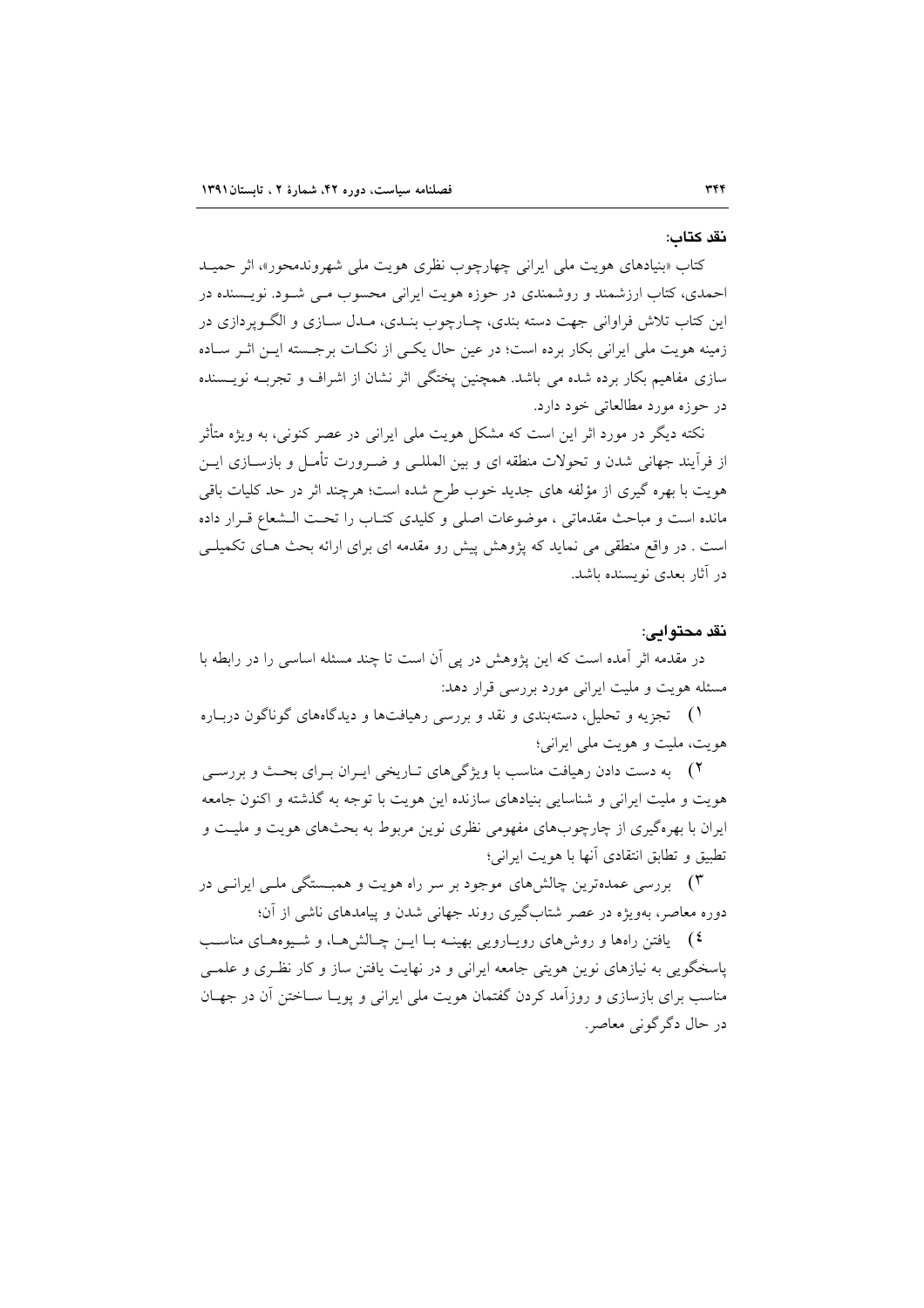در راستای رسیدن به این اهداف، و با توجه به نگرشهای گونـاگون مطـرح شـده دربـاره هویت ملی ایرانی از یکسو و چالشهای کنونی فراروی آن، این سؤال اساسی مطرح مـیشـود که از میان رهیافتهای گوناگون درباره هویت ایرانی، چه رهیـافتی بـرای تبیـین هویـت ملـی ایرانی مناسبتر است و چگونه میتوان در دوران پرچالش کنونی، گفتمان هویت ملی ایرانی را به گونهای بازسازی و روزآمد کرد که هم تبدیل کننده چالشهای موجود بـه فرصـت باشـد و هم زمینههای تقویت همبستگی ملی در ایران را فراهم کند. (ص ۷)

با مطالعه اثر درمی پابیم که اهداف پـژوهش بجـای رویکـردی ایجـابی، در سـایه رویکـرد سلبی، ردیه نویسی بر دیدگاه ها و نظرات و رویکردهای دیگران، رویکرد تقلیـل گرایانــه، کــم اعتبارسازی و بی اعتبارسازی مطالعات و یافته های دیگر پژوهشگران و صاحبنظران قرار گرفته است. به عنوان مثال، طرح اتهـام نــسبت بــه كــم اعتبــاري يــا بــي اعتبــاري داده هــاي ديگــر یژوهشگران در مطالعات مربوط به هویت در ایران صفحات ۲۲۸ تــا ۲۳۱، در۳۷ صفحه اول، فصل دهم و فصل هفتم كتاب مشهود است. بیشتر ارجاعات كـار نيــز بــه آثــار قبلــي نويـــسنده است. در بسیاری موارد منابع و ارجاعات گزینشی بوده، و تأییدیــه و ردیــه حــسب ملاحظــات بینشی نویسنده محترم قرار دارد. به عبارت دیگر، ارجـاع بـه خــود و یــا خــودی هــای مــرتبط مهمترین ویژگی اثر می باشد؛ با این وجود ارجاعات اثر مناسب ارزیـابی مـی شـود. همچنـین، نیمی از اثر در سایه نفی آثار دیگران قرار دارد. نکتـه بـارز در ایــن پــژوهش مانــدگار، وجــود رویکرد تقلیل گرایانه نسبت به مطالعات و پژوهش های معطـوف بــه هویــت از ســوی دیگــر یژوهشگران و صاحبنظران می باشد که کل اثر را بـه رد و یـا اثبـات تقلیـل داده اسـت و ایـن رويكرد رديه نويسي با انتظارات موجود از اين نويسنده همخواني ندارد..

همچنین، بحث اصلی و چارچوب نظری مورد نظر نویسنده، «هویت ملـی شـهروندمحور»، که منطقاً باید به تفصیل مورد طرح و بررسی قرار می گرفت بــصورت کلــی و مختــصر مــورد اشاره قرار گرفت. موضوع «توسعه» و «امنیت» نیـز در ایـن مبحـث مغفـول واقـع شـده اسـت. درحالیکه نویسنده از برنامه پژوهشی لاکاتوش و پیوند گذشته و حـال صـحبت بــه میـان مــی آورد، از پیوند پژوهش هایی که تاکنون «شهروندمحوری» را پیشنهاد کرده اند سـخنی بـه میـان نمی آورد. اشارات مطرح شده در این زمینه نیز بعضاً سطحی و استدلالات مطرح شده نیازمنــد تقويت است؛ زيرا اين مبحث پايه و جوهره اصـلي اثـر را تــشكيل مـي دهــد. عليـرغم انتظـار موجود، به مبحث چالش های بنیاد هویت ملی ایرانی نیز بسیار سطحی پرداخته شده است.

"کلی گویی و کلی نویسی"، بدون ذکر مثال ها و نمونه ها از دیگر ویژگی هـای اثـر مـی باشد؛ به عنوان مثال، در باره محور سخت و سـازنده، كمربنـد محـافظ، فرضـيه هـاي كمكـي، متغیرها و محیط در حال دگرگونی، هیچ مثالی برای روشن شدن اذهان مخـاطبین آورده نــشده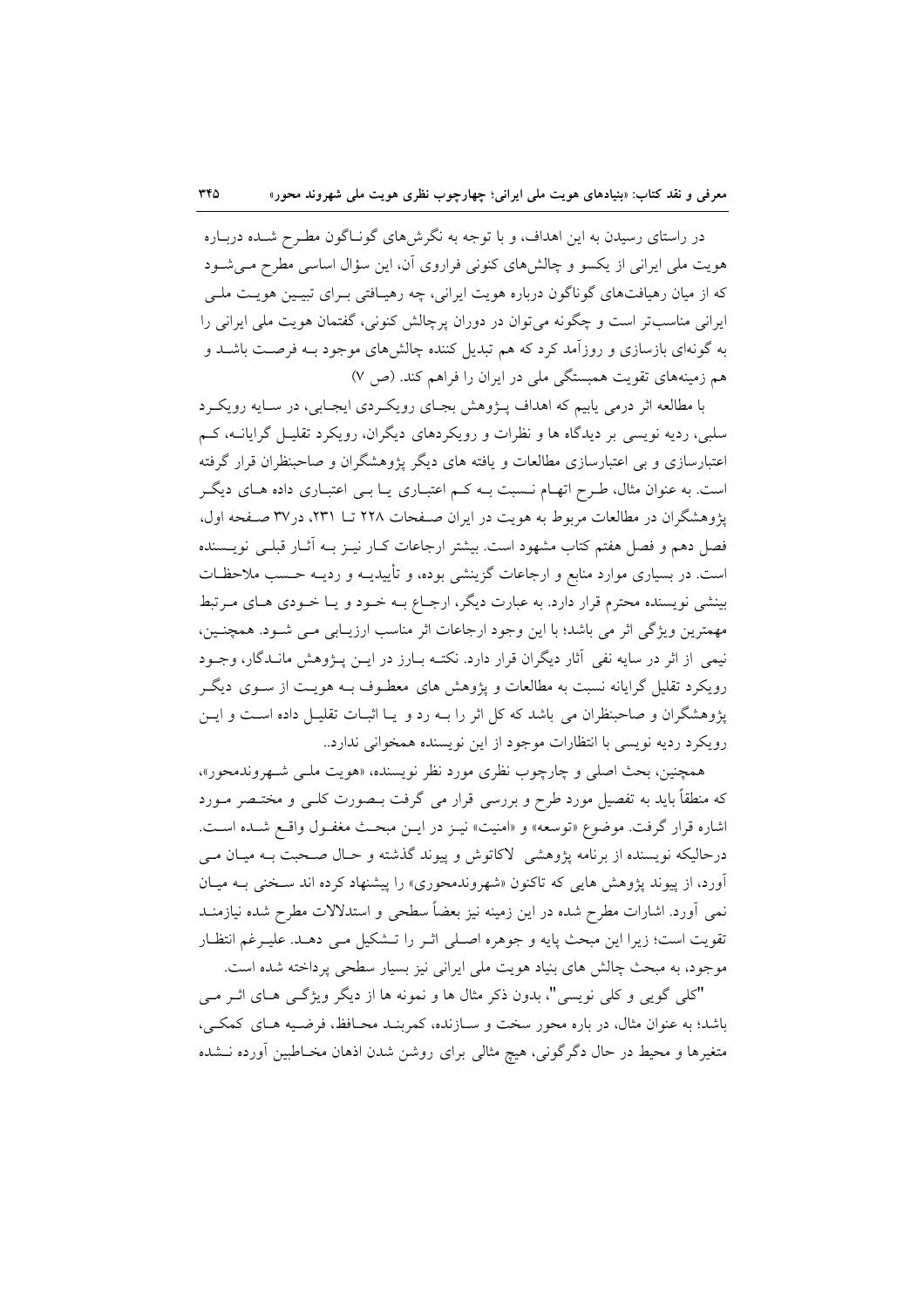است؛ همچنانکه توضیح داده نمی شود که چرا این متغیرها به عنوان محـور سـخت و سـازنده نامیده شده، به علاوه پسوند سازندگی آن نیز مغفول واقع شده است.

نویسنده در مقدمه کتاب در حالی که به دو جریان و ایـدئولوژی الحـاق گرایانـه عربـی و ترکی در ایران توجه جدی دارد؛ جریان های افراطی کردی را نادیـده مـی گیـرد. بـی شـک جریان های کردی و اندیشه های الحاق گرایانه آنها، با توجه به گستردگی این جریان در سطح منطقه و حمایت های بین المللی نیز جای تأمل و بررسی دارد. این جریـان نیــز هماننــد دیگــر جریانهای قوم گرا فعالیت هایی را در سطح داخلی، بویژه در نــشریات قــوم گــرا و در ســطح دانشگاه ها صورت می دهد که شایسته توجهی درخور در کتاب بوده است.

"تکرار" از مهمترین ویژگی های کتاب «بنیادهای هویت ملبی ایرانبی چهارچوب نظری هویت مل<sub>ی</sub> شهروندمحور»است. کمتر مبحث مهمی در کتاب یافت می شود که تنها یک بار بـه طرح اَن بسنده شده باشد. بعضاً هر نقطه نظري چندين و چند بار مطرح مي گردد. ايــن مكــرر نویسی اگرچه برای تاثیرگذاری در ذهن مخاطب کارسازاست ولی به اثر بیش از جنبه علمــی ؛ جنبه تبلیغی و تهییجی بخشیده است. به علاوه، به نظر می رسد از سه بخش کتاب، بخش اول تکراری باشد و در دیگر آثار مؤلف، از جمله «قومیت و قــوم گرایــی در ایــران: از افــسانه تــا واقعیت»، «دین و ملیت در هویت ایرانی»، «هویت و قومیت در ایران»، «هویت ملبی ایبران در قرن ۲۱» و… کم و بیش قابل ملاحظه است. به عنوان مثال، پـرداختن بــه معنــی واژه nation در صفحات ۸۰-۷۷ کتاب و دیـدگاه هـای گونـاگون پیرامـون مبنـای پیـدایش ملـت و ملیـت در صفحات ۹۸-۹۱ کتاب از مباحث تکراری محسوب می گردد. همچنـین، ادبیـات فـصل دوم و سوم اثر، «هويت، نظريه ها، انواع و سطوح آن»، «ملت، مليت و قوميت؛ مفاهيم و نظريه»، نيز به شدت موجود است. تنها تفاوت در عدم کاربرد منابع فارسی است. موضوع نیازهای ٥ گانه، در بخش سوم کتاب، چندین بار مورد طرح قرار گرفته است. در کل اثر بارها و بارهــا تکــرار مــی شود که «برنامه پژوهشی» ایمره لاکاتوش ابزار و چارچوب مناسبی برای فهم و تبـدیل چـالش های پنجگانه نوین بر سر راه هویت ملی ایران است.در یک بررسی اجمالی و از منظر خواننـده أثار این استاد دانشگاه، تا فصل چهارم اثر تکراری است. بـه نظـر مـی رسـد بـا وجـود انتقـاد یژوهشگر از مباحث تکراری دیگر محققین، خود به این دام افتاده است.

همچنین، در میان نیازهای ٥ گانه جامعه ایران، نیاز به «توسعه» و «امنیت» دیده نمی شود؛ حال آنکه تحولات یکصد ساله اخیر کم و بیش با دغدغه توسعه و امنیت شکل گرفتـه انــد. در حالي كه موضوع «عدالت» در ٢ بند دقيقا و صريحا ديده مي شود. (ص٤٠٥) يعني در نيــاز بــه عدالت اجتماعی و اقتصادی و دسترسی به فرصت ها و امکانات ملی برای همگـان، و نیـاز بـه توزیع عادلانه ثروت ملی در مناطق گوناگون کشور، که هر دو از یک جنس هستند؛ در ۲ بنـد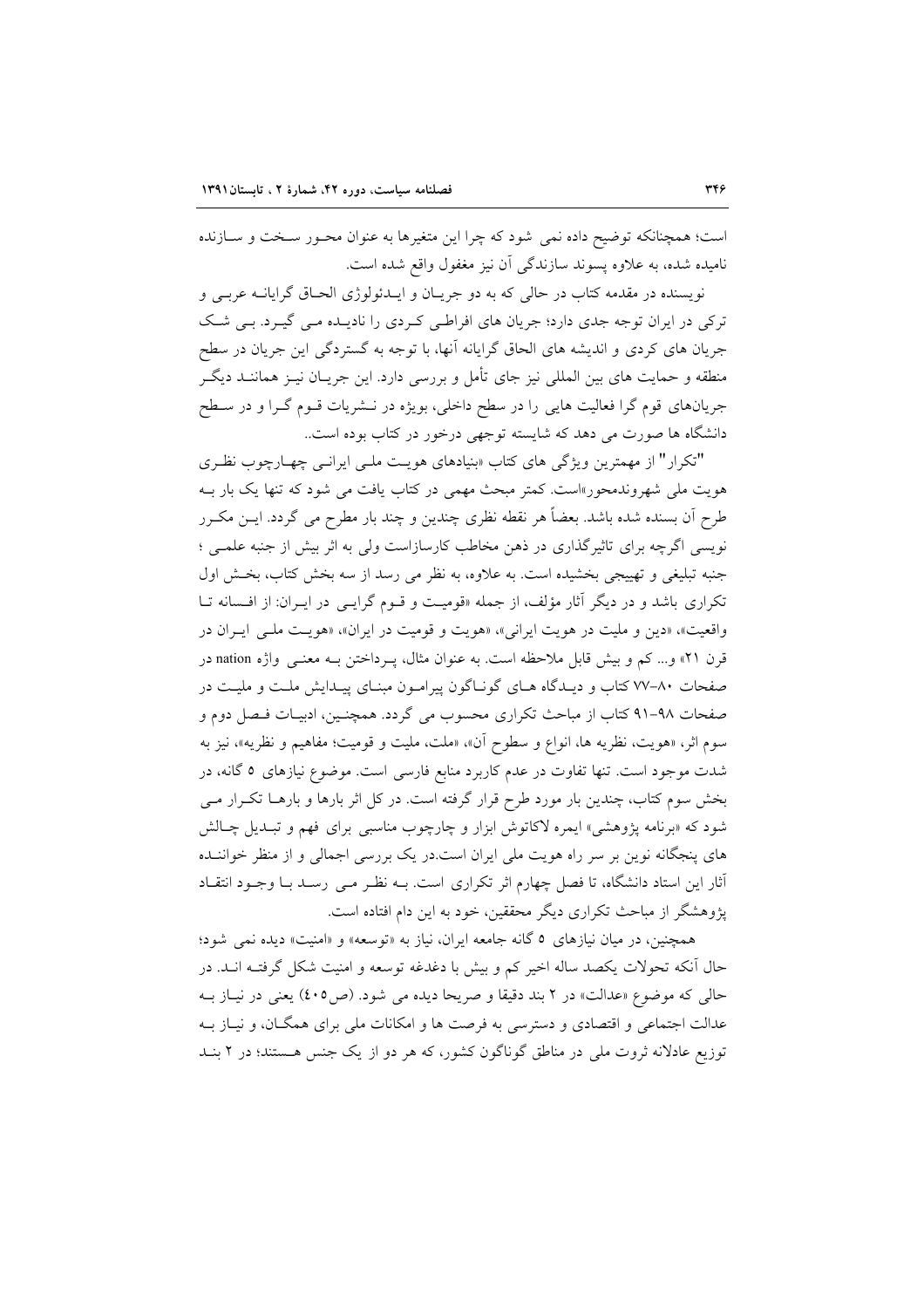دیگر از ٥ بند،( بجز بند ١)، کم و بیش "عدالت" در چارچوب نیازهای جامعه ایران گنجانیـده شده است. ؛ نکته کلیدی بعدی که در زمره یافته ها ، تولیدات و پیشنهادات نویستنده است ؛ اضافه شدن پسوند «شهروندمحوري » به هويت ملي است.

جدای از اینکه پذیرش و طرح این نکات خود تحولی مهم در سیرفکری این پژوهـشگر ایران گرا ارزیابی می شود، ولی کمی دیرهنگام بوده و قبلا از سوی برخی دیگر از صاحبنظران علاقمند مطرح شده و پذیرش این مولفه، واکنش دفاعی در برابر کسانی است که در این معرکه «حقوق گروهی» و یا «جامعه محوری» را در برابر شهروند محوری مطرح می نمایند. در واقع بی توجهی اصحاب قدرت به حقوق اولیه و شهروندی آحـاد ملـت زمینـه سـاز طـرح حقــوق گروهی شده است.این نکته را هم باید اضافه نمود که در کتاب به این چالش های پنجگانه کم و بيش بصورت دربسته و كلَّى اشاره شده و شرح و بسط دقيق آن اجتناب گرديده است.

با وجود اینکه نویسنده تلاش زیادی برای اتقـان و تناسـب چهـارچوب نظـری بــا مــشکل هویت ملی ایرانی در دوران معاصر بکار بسته است و مؤلفه های جدیدی چون: «طرح نیازهای پنجگانه، توجه به برساختگی هویت ملی ایرانی در عین دیرپایی و کهنسالی و شهروندمحوری» به مباحث نظري موجود در ديگر آثار مؤلف اضافه شــده اسـت؛ ولــي همچنــان بخــش اعظــم مباحث نظری در دیگر آثار مؤلف موجود است. به علاوه همین مباحث به گونه های مختلـف، در اثر، بویژه در بخش پایانی پژوهش، تکرار می شود. در اینجا لازم است به ایـن نکتـه اشـاره شود که ً مؤلفه های جدید بکار برده شده توسط پژوهشگر هرچند در قالب مناسبی مطرح شده و جمعبندی مناسبی از سوی نویسنده انجام شده است؛ از سوی پژوهشگران دیگر نیز پـیش از اين مطرح شده اند.

همچنین در بحث از «چالش های فرا روی هویت ملی ایرانی» (فصل نهـم کتـاب) بـه ایــن چالش ها توجهی محدود و تک بعدی شده است و تنها از منظر جهانی شدن بـه چـالش هـای نوین نگریسته شده است. قرار دادن چالش های فرا روی هویت ملی ایرانی در محدوده جهانی شدن و نیازهای نوین باعث تلقی این موضوع می گردد که چالش های هویت ملی ایرانی تنها برآمده از شرایط خارج از کشور و در جهت القای نیازهایی است که تولید داخل کشور نیستند در صورتی که برخی نیازهای جوامع مانند نیاز به آزادی، عدالت و برابری جنسی همیشه همراه بشر بوده و جهانی شدن تنها به گسترش آن پیاری رسیانده است. بـویژه اینکـه جامعـه ایـران همواره جامعه أزادي خواه و عدالت طلبي بوده و عـدالت و أزادي خـواهي جزئـي از هويـت ایرانی محسوب می گردد.

در فصل دوم کتاب هویت های گوناگونی که یک فرد می تواند داشته باشد در سـه سـطح تقسیم بندی شده است؛ سطح شخصی، سطح اجتماعی و سطح ملـی (ص٦٩ کتـاب). در ایـن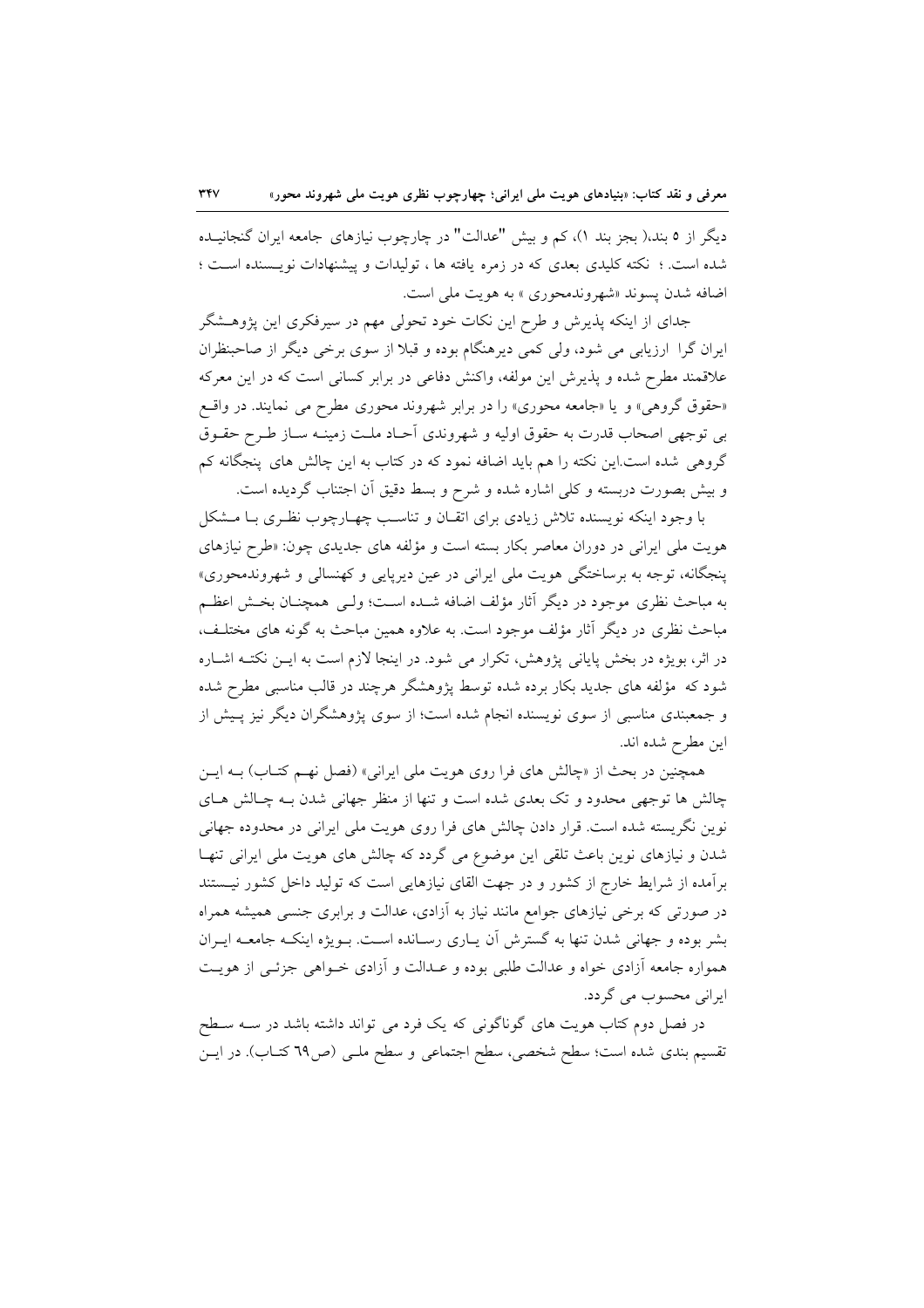میان سطح بین المللی هویت نادیده گرفته شده است. در اینجا لازم است بـه ایــن نکتـه اشــاره شود که بخشی از هویت جنبه بین المللی دارد؛ این بخش از هویـت بـویژه در تعـاملات بـین فرهنگ ها و ملل نمود پیدا می کند. این بخش از هویت طی فرآیندهای مختلفی انتقال پیدا می کند، و از هویت های دیگر در سطح جهان تأثیر می پذیرد و بر آنها تأثیر می گـذارد. در اینجـا توجه به دو نکته ضروری است؛ اول اینکه هویت یک امر رابطه ای است، یعنبی در رابطـه بــا دیگران ساخته می شود و دوم اینکه جهانی شدن بر هویت فرامرزی تأثیر بسزایی داشته و خود نوعي هويت بين المللي به افراد بخشيده است.

در صفحه ۸۳ کتاب با هم می خوانیم که برخی کشورهای تازه تأسیس که از میـراث کهـن مکتوب نیز برخوردار نیستند و زبان یکی از گروه های شکل دهنده آن زبان رسمی مـی شـود، دچار کشاکش هویتی می شوند و برای مثال از ترکیه نام برده می شود. به نظر مـی رسـد مثـال ترکیه در اینجا محل مناقشه باشد؛ زیرا برخی ترکیه را بـه عنـوان وامـدار امیراتـوری عثمـانی دارای میراث کهن مکتوب و فرهنگ غنی می دانند.

یکی دیگر از نقدهای محتوایی اثر این است که نویسنده در تعریف هویت، ملت و ملیت در ایران، در فصل چهارم، از هویتی یکدست از ایرانیـان سـخن گفتـه و هویـت ایرانـی را در سراسر تاریخ ایران یکی دانسته و فراز و نشیب های تـاریخی و تــأثیر آن بــر هویــت ایرانــی را نادیده گرفته است. به عنوان مثال در صفحه ۱۱٦ کتـاب آمـده اسـت کـه وجـود هویـت هـای گوناگون اجتماعی هیچگاه نفی کننده احساس وابستگی و وفاداری به هویت ملی، یعنی دولت و سرزمین ایران نبوده است. همچنین، نویسنده معتقد است که هویت دینی، هیچگاه در ایـران در برابر هويت ملي و هم سطح آن و به ويژه نفي كننده آن نبوده است. بـه نظـر مـي رسـد در اینجا، در عمل و در شواهد، با تناقضاتی مواجه هستیم. برجستگی و اهمیت هویت ملبی در برابر هویت دینی در چند دهه اخیر بیشتر یک شعار بوده است تا واقعیت. بـه طوریکـه بعـد از انقلاب اسلامی هویت دینی و هویت ایرانی هم سطح هم تلقی نشده و بعضا تلاش شده است هویت دینی پررنگ تر به نظر آید و هویت ملی در حاشیه قـرار گیـرد. همـانطور کــه پـیش از انقلاب اسلامی اقدام به برجسته سازی هویت ملی در برابر هویت دینی می شد. بـدین لحـاظ بنظر می رسد که علیرغم میل باطنی به طرح این نابرابری ناگزیر هستیم.

در مبحث سازوكارهاى نظام جهاني (صفحات ١٢٧-١٢٤ كتاب)، نويسنده مطرح مي نمايـد که نظام بین الملل تأثیری بر شکل گیری و یا روند هویت و ملیت در ایران نداشته است؛ حـال آنکه هرچند، سازوکارهای نظام جهانی، در ایران به طور مـستقیم بـر مـسائل قــومی تأثیرگــذار نبوده، با این وجود تقسیمات سرزمینی بعد از جنگ جهانی اول، گسترش امواج ناسیونالیسم در جهان در قرن بیستم و تقویت جریان های قوم گرایانه در برخی از کشورهای همسایه ایران، بر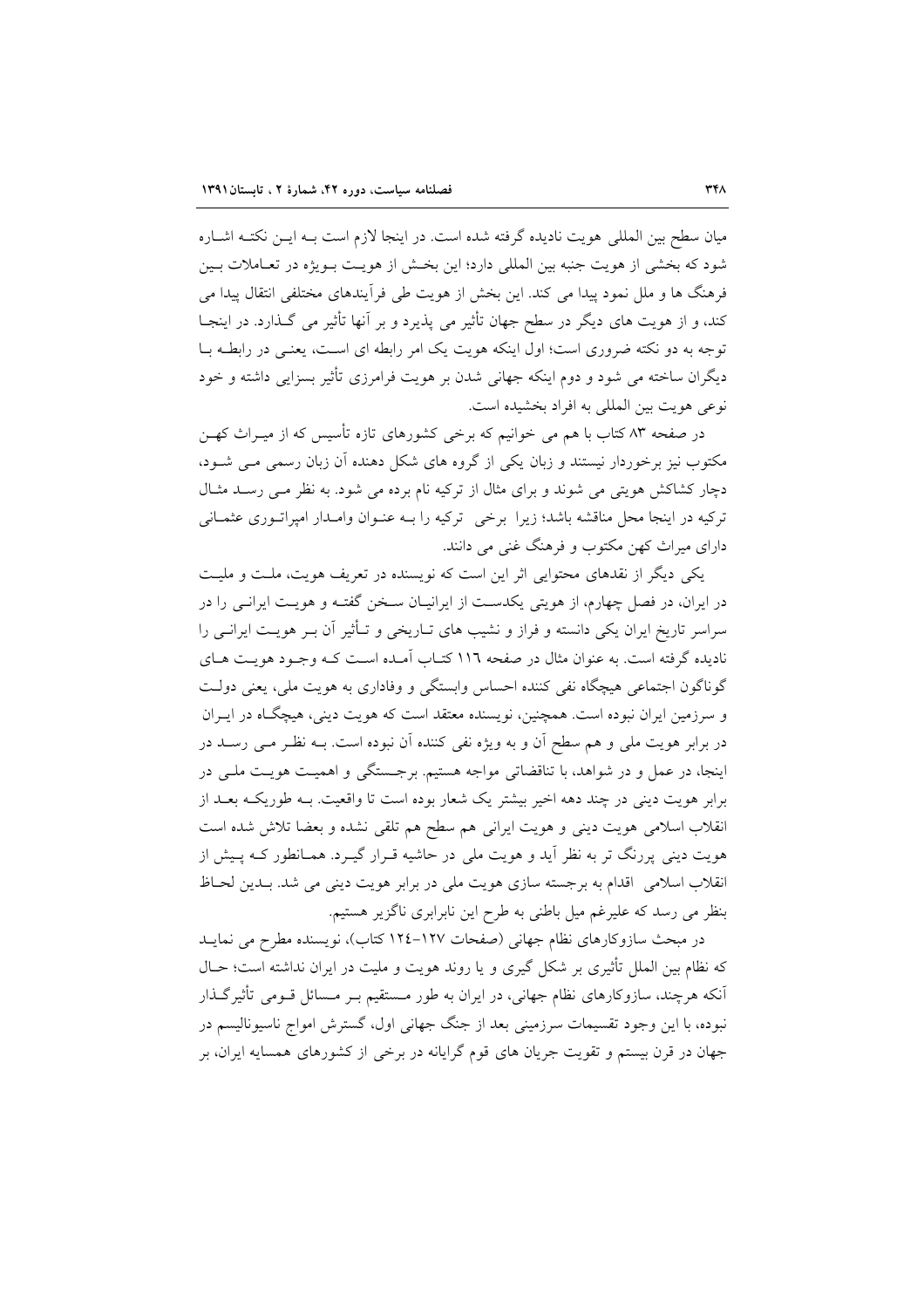مسائل هویتی و قومی در ایران تأثیرگذار بوده اند. به طـور کلـی نظـام جهـانی، چــه بــه طـور مستقيم، از طريق مرزبندي هاي قوميتي، و چه بــه طــور غيرمــستقيم، از طريــق فرآينــد جهــاني شدن، بر روند هویت و ملیت در ایران تأثیرگذار بوده است، هرچند این تأثیر بـدلیل ریــشه دار بودن هويت ايراني از ساير كشورها كمتر بوده است، اما نمي توان آن را ناديده انگاشــت. نكتــه دیگر اینکه در مفهوم ملت در ایران، در فصل سوم کتـاب، بـه عنـصر آگــاهی اشــاره ای نــشده است. گسترش امواج ناسیونالیسم در قرن بیستم، از طریق افزایش آگاهی و فهم از خود، و بعد از آن گسترش فرآیند جهانی شدن و افزایش بیشتر عنصر آگاهی هویتی نقش بسزایی در شکل گیری مفهوم ملت در ایران داشته است.

در فصل چهارم کتاب نویسنده اظهار می دارد که مباحث نظری مربوط به هویـت و ملیـت در ایران با استفاده از بسترهای تاریخی کشور باید فهمیـده شـود، مـصداق هـا و نظریـاتی کـه مطرح می شود عمدتاً از منظر نظریه پردازان خارجی است تا ایرانی. البتــه بایــد بــه ایــن نکتــه اشاره کرد که یکی از مشکلات بومی سازی نظریات در حوزه علوم انسانی فقدان و یـا کمبـود وجود نظریات داخلی است که حوزه هویت و ملیت نیز از این مورد مستثنی نیست. همچنـین، علیرغم انتقاد نویسنده، از نظریات و رهیافت هـای کلـی گرایانـه، طبقـه بنـدی و دسـته بنـدی نظریات در اثر به شیوه تجربی و پوزیتیویستی صورت پذیرفته است. نویسنده معتقد است ک کاربرد نظریه ها در نوشته های دارندگان دیدگاه های مدرن به هویت ایرانی بـه ایـن دلیـل کـه جنبه کمی، فراروایتی و جهانشمول پیدا می کند، نوعی بازگشت پوزیتویـسم، بـرخلاف عقیــده نظریه پردازان است. (ص۲۹۲) در حالی که دیدگاه نویسنده نیز کلی و تجربی و از منظر مــدرن می باشد. به علاوه، در مورد دیدگاه های مدرن به هویت ایرانی نیز (فصل شــشم کتــاب) مــرز بین این دیدگاه ها مبهم می باشد، و مشخص نیست که معیار تقسیم بندی این دیـدگاه هـا چـه بو ده است.

نکته دیگر اینکه در کتاب در طرح دیدگاه قوم محور به هویت ایرانی، به دیدگاه افراطی آن پرداخته شده است؛ و دیدگاه های معتدل و میانه نادیده گرفته شده اند. (صفحات ١٨٢ تــا ١٨٩ کتاب) با در نظر گرفتن دیدگاه های میانه و معتدل می توان نقد منصفانه تری بر دیـدگاه هــای قوم محور به هويت ايراني داشت.

نقد دیگر این است که در صفحه ۳۸۹ کتاب به «اَپین ها و رسوم ایرانی» پرداخته می شـود. در این قسمت آثار شعرای بزرگ، چون فردوسی، رودکی، نظامی و … طـرح شـده اسـت، امـا، مشخص نیست چرا این مباحث در این قسمت مطرح می شود، و ضرورت طرح آنها چیست؟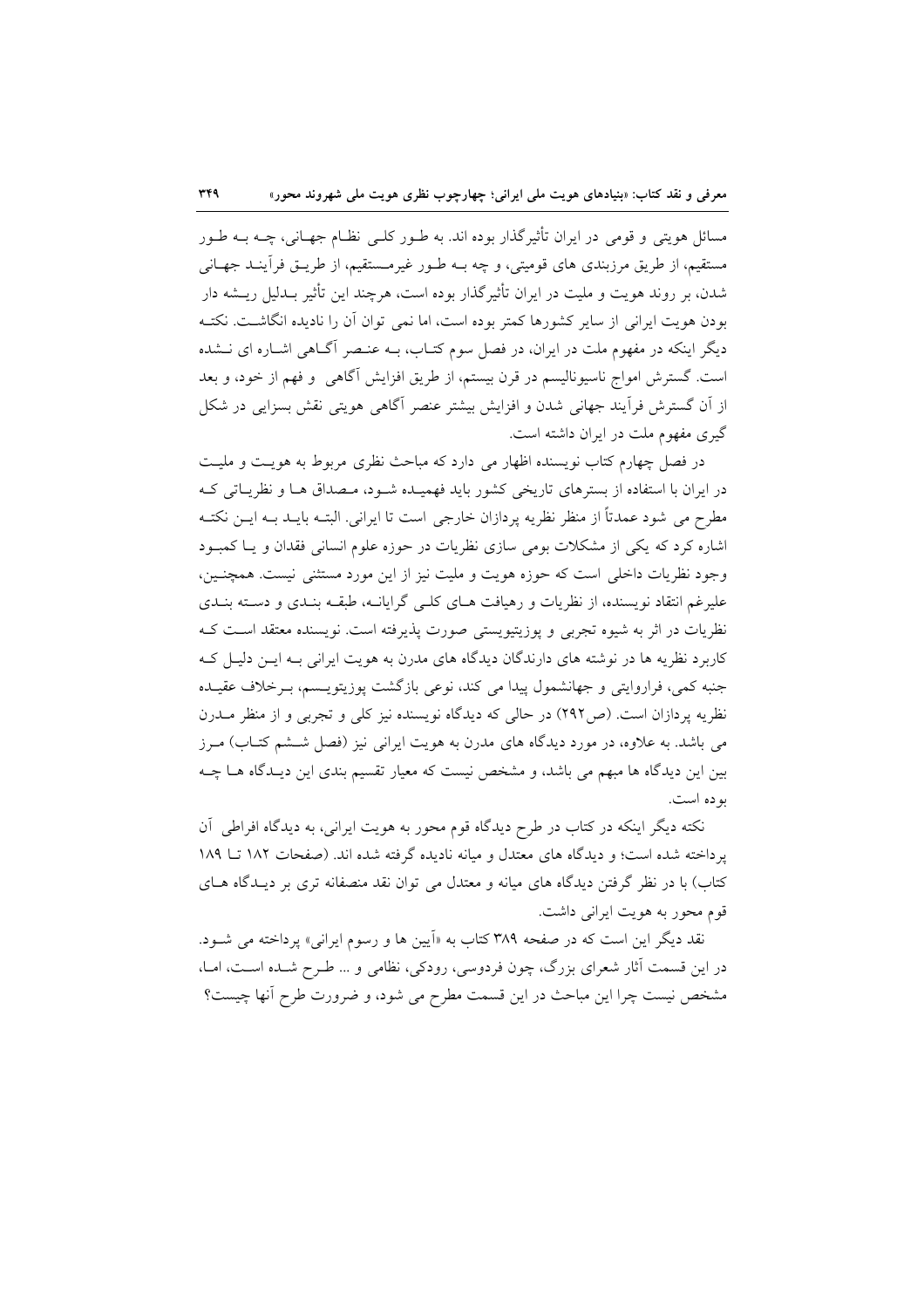نقد روشبي:

به لحاظ روش شناسی، اثر مبتنی بر روش جامعه شناسی تاریخی است. نویسنده با انتقاد از مدل های نظری کلان و جهانشمول و و حکم به منسوخ شدن و غیر واقعی بودن آنهـا، مکتـب جامعه شناسی تاریخی را به عنوان روش مناسب این تحقیق معرفی مـی کنـد؛ هرچنـد مکتـب جامعه شناسی تاریخی می تواند مدل و روش مناسبی برای پژوهش در زمینـه هویـت و ملیـت در ایران باشد، اما معرفی این روش به عنوان تنها روش مناسب و نفی دیگر روش هـا و مــدل ها، ديدگاهي تجويزي، تقليل گرايانه و محدود انگارانه است. هرچندجامعـه شناسـي تــاريخي یکی از روش ها و رهیافت های مناسب تلقی می گردد؛ اما این روش نیز هماننـد دیگـر روش های سنتی و مدرن در زمینه مطالعات معطوف بـه هویـت و ملیـت دارای کاسـتی هـا و نقـاط ضعفی می باشد که پژوهش را با مشکلاتی روبرو می سازد، چنان که دسترسی به منـابع معتبـر تاریخی و اسنادی یکی از مشکلات این رهیافت می باشد. در این ارتباط نسبت به تاکید مولف بر «جامعه شناسی تاریخی» و «برنامه پژوهشی ایمره لاکاتوش» به عنوان روش پژوهـشی اثـر و شناخت جامعه ایران از راه منابع دست اول تاریخی، فرهنگی و پژوهش های میـدانی (ص١٤) جای تردید جدی است؛ چرا که بعضاً از منابع دست دوم و چنــدم و تحلیلــی اســتفاده شــده است. و از بهره گیری از منابع دست اول تاریخی و اسناد معتبر خبری نیست.به عبـارت دیگـر، علیرغم اینکه در فصل هشتم کتاب «رهیافت تاریخی نگر» را به مانند «بیرون کـشیدن نظریــه از دل مطالعات تاریخی، اسنادی و میدانی» ارزیابی می نماید، در عمل مطالعـه اسـنادی و میـدانی مشاهده نمی شود. نکته دیگر در این راستا، نادیده گرفتن برخی آثار موجود و استفاده مکـرر از أثار نویسنده در معرفی روش جامعه شناسی تاریخی می باشد. (فصل هشتم کتاب)

بهره گیری از منابع دست دوم و چندم، انتخاب گزینشی منابع و رویک رد سـلبی و تقلیلـی نسبت به آثار و تولیدات دیگران از نقدهای روشی اثر می باشـد. در ایــن راسـتا مــی تــوان بــه مطلب مندرج در صفحه ۳٦٢ کتاب، در فصل دهم، از خود نویسنده محتــرم اشــاره کــرد کــه : «گزاره ها و احکام و قوانین علوم اجتماعی، برخلاف علوم طبیعی و محـض، بـه طـور قطـع و يقين ماهيت درست يا نادرست ندارند. بلكه درستي يا نادرستي أن بيشتر نسبي است تا قطعي»؛ با این وجود، نیمی از کتاب به نفی و اثبات نادرستی تولیدات فکری و گرایـشات دیگـر آثـار اختصاص یافته است. به نظر می رسد معیار مناسبی برای انتخاب و معرفی آثار و همچنین نقـد آنها وجود نداشته باشد.

همچنین، تکرار مکرر توضیح روشی اثـر و مطـرح کـردن بهـره گیـری از رویکـرد جامعـه شناسی تاریخی در تدوین کتاب تاحدودی باعث طولانی شدن و کسل کنندگی اثر شده است.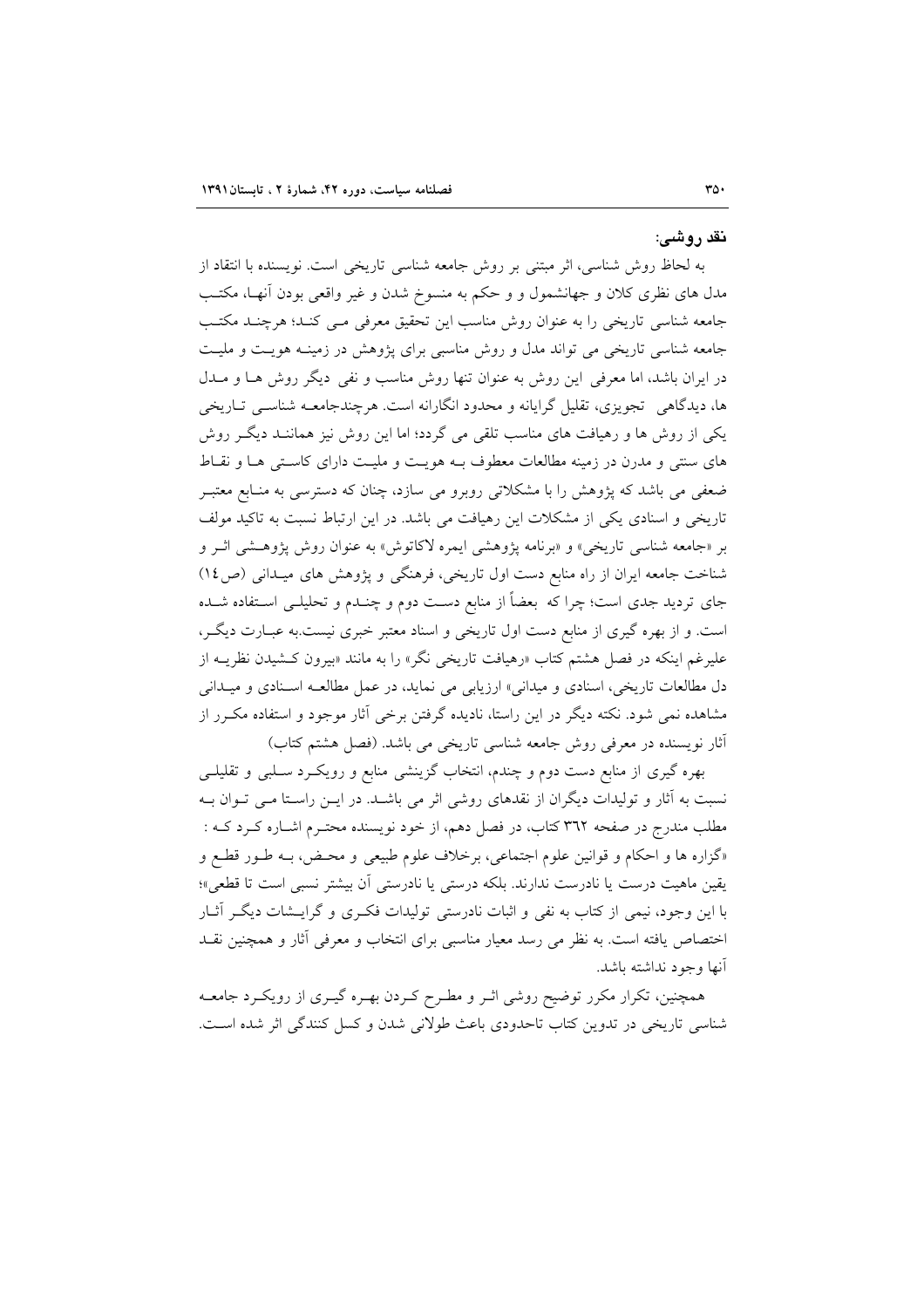(بویژه در فصل هشتم کتاب) در صورت حذف این توضیحات تکراری تاحدودی از حجم اثـر كاسته خواهد شد و به جذابت بیشتر اثر افزوده خواهد شد.

نقد دیگر روشی، محدودسازی دستگاه های معرفت شناسبی تنهـا بــه ۳ دسـتگاه، «ابطــال پذیری پوپر»، «انقلاب پارادایمی کوهن» و «برنامه پژوهشی ایمره لاکاتوش»، و طرح و بررســی آنها می باشد؛ در نهایت ۲ دستگاه اول رد و دستگاه آخر مورد پذیرش قرار می گیـرد. بــه نظـر میرسد دستگاههای مطرح شده در قالب نظریات تجربـی بـه بررسـی هویـت و ملیـت یر داخته اند و دیدگاه هایی مانند پست مدرنیته و جهانی شدن نادیده گرفته شده اند.

نقد روشی دیگر اینکه مرز روش شناسی، هستی شناسی و معرفت شناسی، در فصل هفتم کتاب، بسیار کمرنگ می باشد و گاه مواردی از هر سه منظر مورد بررسی قرار گرفتـه انــد. بــه عنوان مثال، ایراداتی که به لحاظ روش شناسی، هستی شناسی و معرفت شناسی به دیدگاه های چپ گرایانه و قوم گرایانه وارد می شود بسیار به هم شباهت دارد.

در پایان نقد روشی اثر می توان گفت که به نظر می رسد به لحـاظ روشـی کتـاب حاضـر حاصل جمع بستن آثار و دیدگاه های گذشته نویسنده، البته با یک سازماندهی جدید باشد؛ بـه عبارت دیگر روش به کار گرفته شده در پژوهش، رویکرد منفی نسبت به دیگـر پـژوهش هـا، اظهارات نویسنده در مورد بومی سازی و بهره گیری از مستندات تاریخی، به مانند دیگ آثـار نو بسنده تکرار شده است.

# نقد شكلي:

در ابتدای این بخش به این نکته اشاره می شود که کیفیت نگارش اثر مناسب است؛ اگرچه اغلاط تایپی نیز در آن قابل رویت می باشد، که در اینجا برای نمونه بـه برخـی از آنهـا اشــاره می گر دد:

یهوداًزاری (اَنتی سـمیتیزم) بجـای یهـوداَزادی (ص١٩٤) ، گــاوین همبلــی بجـای گــادین همبلی (ص٢١٦) ، تحقق بخشی بجای تحقیق بخشی ( ص٤٠٩)، داور شیخاوندی بجای داوود شیخاوندی (ص ۲۲۵) ، کارکرد بجای کارگرد (ص ٤١٠)، انتخابات نهم و دهـم ریاسـت جمهوری ایران در خرداد ۱۳۸٤ و ۱۳۸۸ بجای انتخابات نهم ریاست جمهوری ایران در خرداد ١٣٨٤ و ١٣٨٨، همانگونه كه در آغاز فصل گذشته گفته شد بجاي همانگونه كـه در آغــاز ايــن فصل گذشته گفته شد( ص١٩٧)، تمدن پیش از اسلام بجای تمدن بـیش از اسـلام( ص١٣١)، رعايت بجاي رعيات (ص ٢٧١).